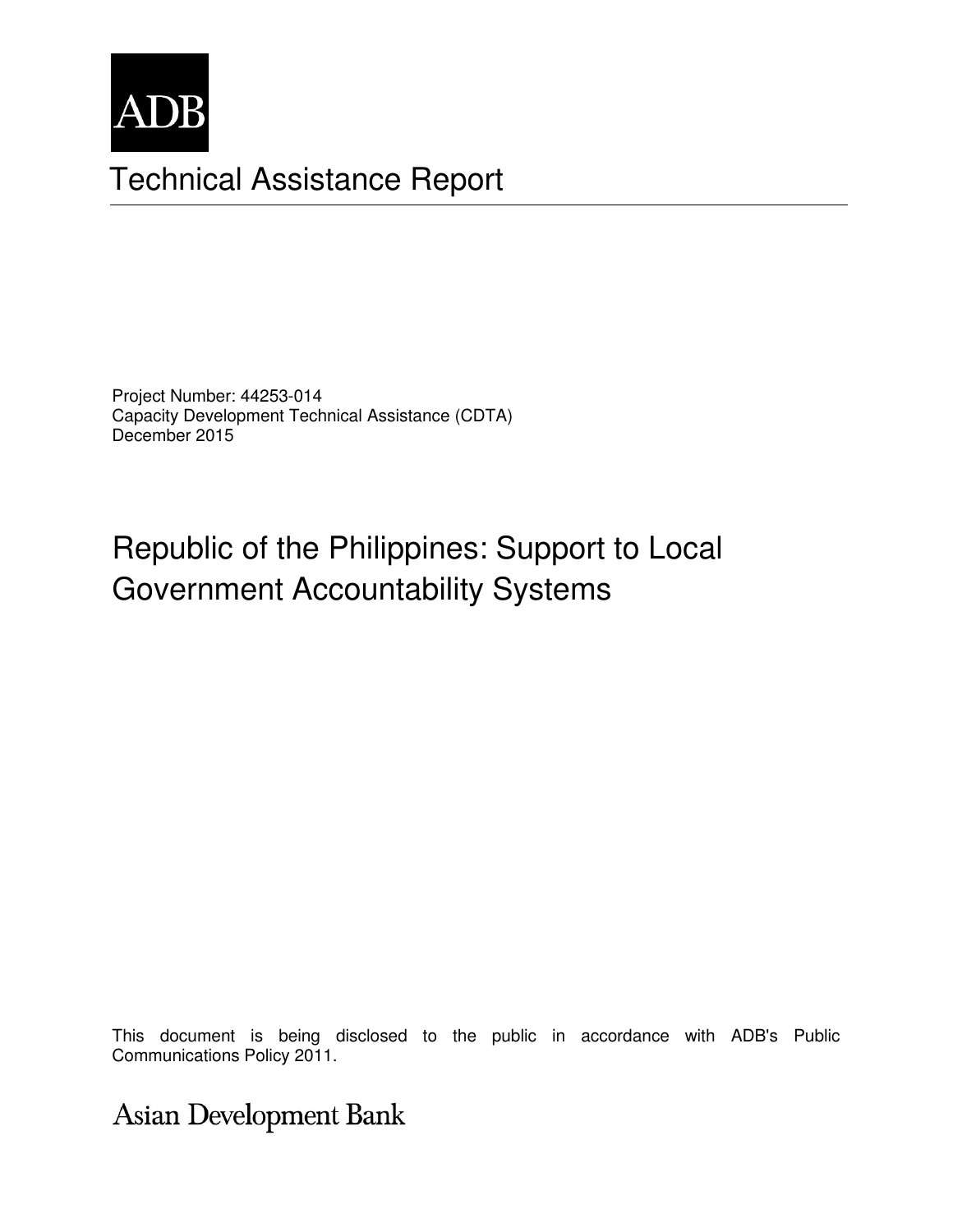#### **CURRENCY EQUIVALENTS**

(as of 16 December 2015)

| Currency unit | -   | peso/s $(\bar{P})$ |
|---------------|-----|--------------------|
| ₱1.00         | $=$ | \$0.0211           |
| \$1.00        | $=$ | <b>P47.375</b>     |

#### **ABBREVIATIONS**

| <b>ADB</b>   | Asian Development Bank                          |
|--------------|-------------------------------------------------|
| <b>BLGF</b>  | <b>Bureau of Local Government Finance</b>       |
| <b>DBM</b>   | Department of Budget and Management             |
| <b>DILG</b>  | Department of the Interior and Local Government |
| IΤ           | information technology                          |
| <b>LGC</b>   | local government code                           |
| <b>LGPMS</b> | local government performance measurement system |
| LGU          | local government unit                           |
| <b>SGLG</b>  | seal of good local governance                   |
| ТA           | technical assistance                            |

#### **NOTE**

In this report, "\$" refers to US dollars.

| <b>Vice-President</b>                     | S. Groff, Operations 2                                                                                                                  |  |  |
|-------------------------------------------|-----------------------------------------------------------------------------------------------------------------------------------------|--|--|
| <b>Director General</b>                   | J. Nugent, Southeast Asia Department (SERD)                                                                                             |  |  |
| <b>Director</b>                           | K. Bird, Public Management, Financial Sector, and Trade Division, SERD                                                                  |  |  |
| <b>Team leader</b><br><b>Team members</b> | J. L. Gomez, Principal Public Management Specialist, SERD<br>J. Balbosa, Principal Country Specialist, Philippines Country Office, SERD |  |  |
|                                           | C. Buentjen, Principal Public Management Specialist, Sustainable<br>Development and Climate Change Department (SDCC)                    |  |  |
|                                           | J. Mendez-Santos, Associate Project Analyst, SERD                                                                                       |  |  |
|                                           | K. Sanchez, Operations Assistant, SERD                                                                                                  |  |  |
| Peer reviewer                             | G. Bhatta, Technical Advisor (Governance), SDCC                                                                                         |  |  |

In preparing any country program or strategy, financing any project, or by making any designation of or reference to a particular territory or geographic area in this document, the Asian Development Bank does not intend to make any judgments as to the legal or other status of any territory or area.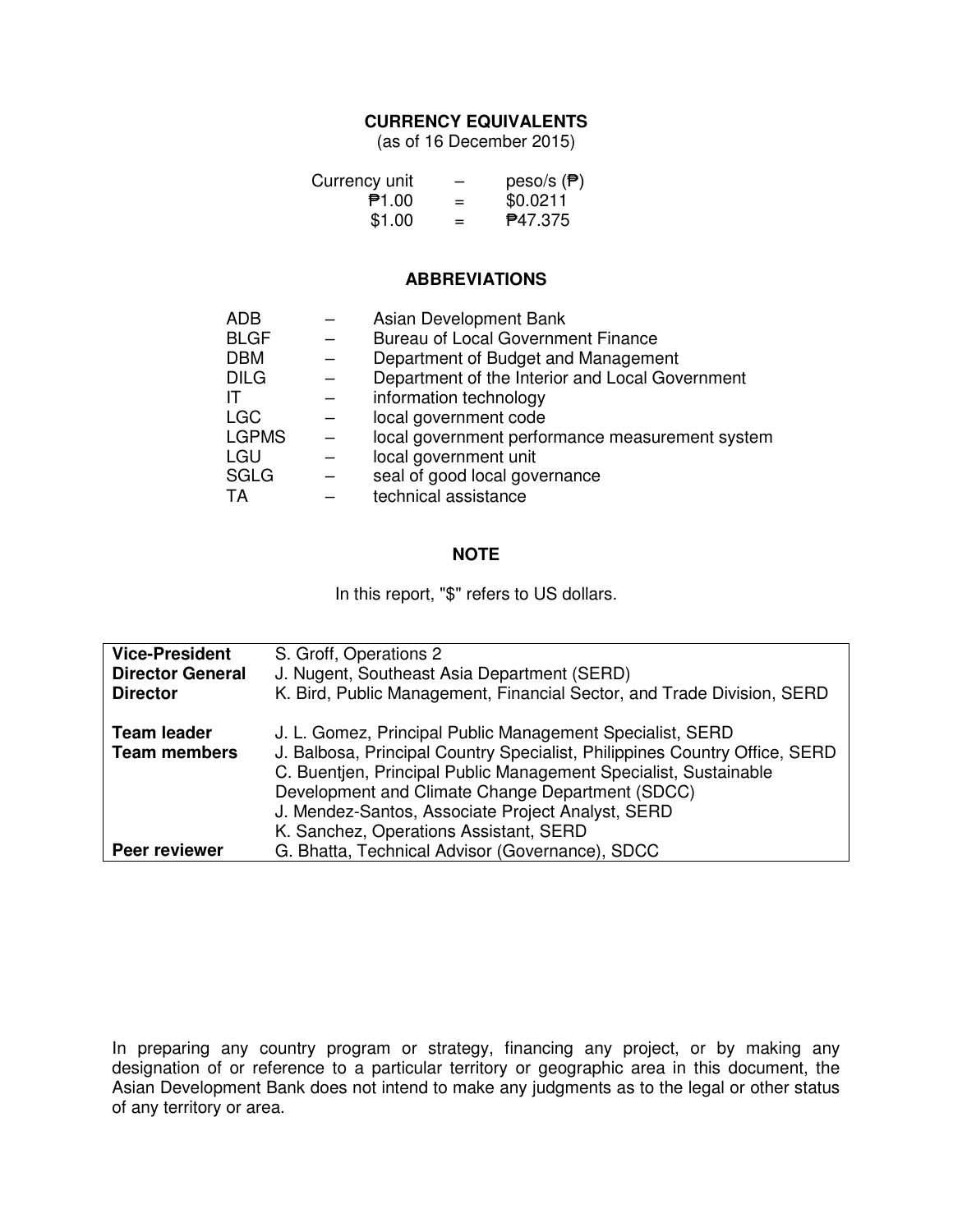# **CONTENTS**

|             | CAPACITY DEVELOPMENT TECHNICAL ASSISTANCE AT A GLANCE                                                                                                                                                                 |                            |  |
|-------------|-----------------------------------------------------------------------------------------------------------------------------------------------------------------------------------------------------------------------|----------------------------|--|
| I.          | <b>INTRODUCTION</b>                                                                                                                                                                                                   | 1                          |  |
| Ш.          | <b>ISSUES</b>                                                                                                                                                                                                         |                            |  |
| III.<br>IV. | THE CAPACITY DEVELOPMENT TECHNICAL ASSISTANCE<br>Impact and Outcome<br>А.<br>Methodology and Key Activities<br>В.<br>Cost and Financing<br>C.<br><b>Implementation Arrangements</b><br>D.<br>THE PRESIDENT'S DECISION | 3<br>3<br>3<br>4<br>5<br>5 |  |
|             | <b>APPENDIXES</b>                                                                                                                                                                                                     |                            |  |
| 1.          | Design and Monitoring Framework                                                                                                                                                                                       | 6                          |  |
| 2.          | Cost Estimates and Financing Plan                                                                                                                                                                                     |                            |  |
| 3.          | <b>Outline Terms of Reference for Consultants</b><br>10                                                                                                                                                               |                            |  |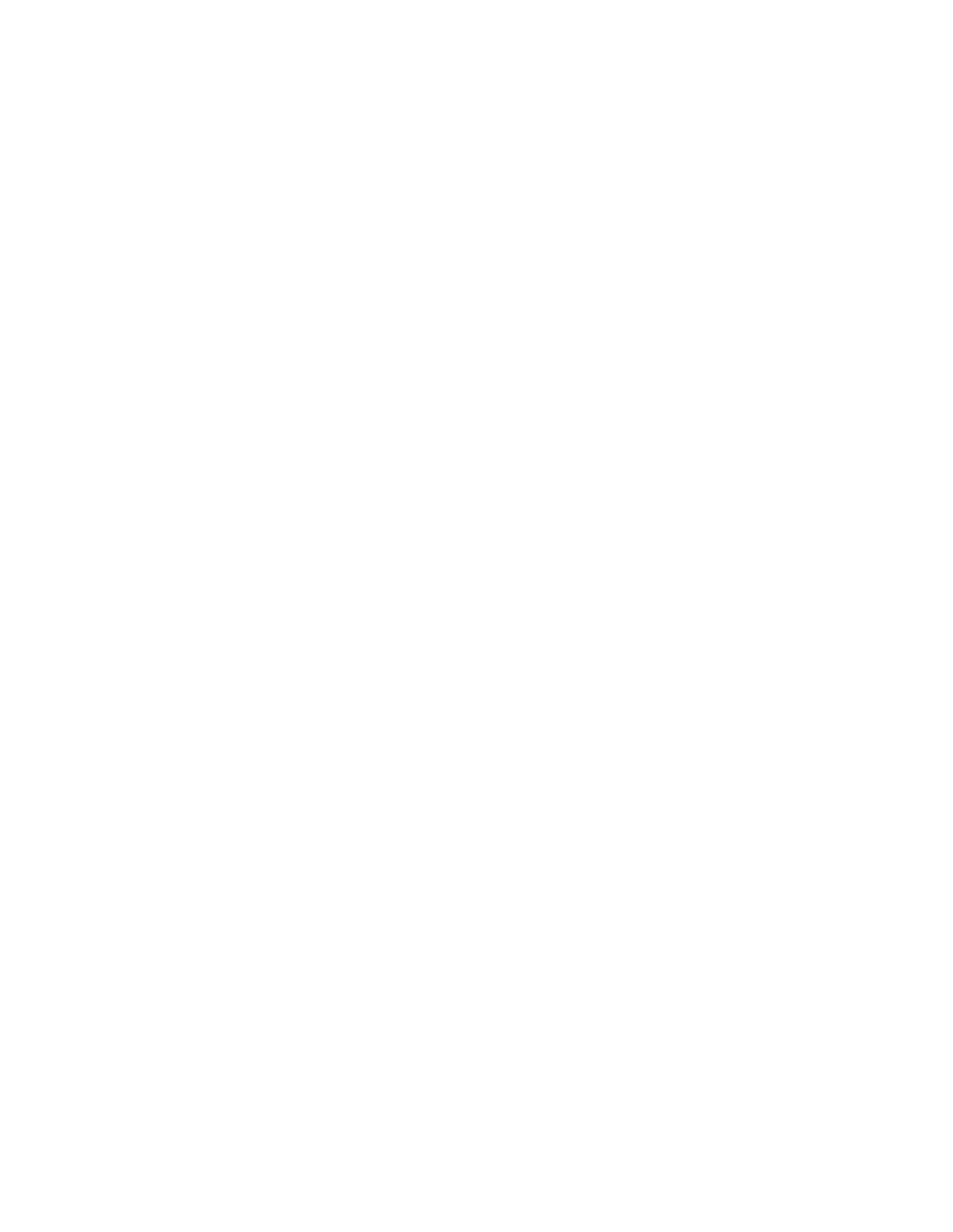#### **CAPACITY DEVELOPMENT TECHNICAL ASSISTANCE AT A GLANCE**

|   | 1. Basic Data                                                                   |                                                                   |                                |                                        | Project Number: 44253-014         |              |
|---|---------------------------------------------------------------------------------|-------------------------------------------------------------------|--------------------------------|----------------------------------------|-----------------------------------|--------------|
|   | <b>Project Name</b>                                                             | Support to Local Government<br><b>Accountability Systems</b>      | <b>Department</b><br>/Division | SERD/SEPF                              |                                   |              |
|   | Country                                                                         | Philippines                                                       | <b>Executing</b><br>Agency     | Government                             | Department of Interior and Local  |              |
|   | 2. Sector                                                                       | Subsector(s)                                                      |                                |                                        | <b>ADB Financing (\$ million)</b> |              |
| ℐ | Public sector                                                                   | Decentralization                                                  |                                |                                        |                                   | 0.25         |
|   | management                                                                      |                                                                   |                                |                                        |                                   |              |
|   |                                                                                 | Public expenditure and fiscal management                          |                                | <b>Total</b>                           |                                   | 0.25<br>0.50 |
|   | 3. Strategic Agenda                                                             | <b>Subcomponents</b>                                              |                                | <b>Climate Change Information</b>      |                                   |              |
|   | Inclusive economic                                                              | Pillar 1: Economic opportunities,                                 |                                | Climate Change impact on the           |                                   | Low          |
|   | growth (IEG)                                                                    | including jobs, created and expanded                              | Project                        |                                        |                                   |              |
|   | 4. Drivers of Change                                                            | <b>Components</b>                                                 |                                | <b>Gender Equity and Mainstreaming</b> |                                   |              |
|   | Governance and                                                                  | Civil society participation                                       |                                | Some gender elements (SGE)             |                                   |              |
|   | capacity development                                                            | Institutional development                                         |                                |                                        |                                   |              |
|   | (GCD)                                                                           | Institutional systems and political                               |                                |                                        |                                   |              |
|   |                                                                                 | economy                                                           |                                |                                        |                                   |              |
|   |                                                                                 | Organizational development                                        |                                |                                        |                                   |              |
|   |                                                                                 | Public financial governance<br>Application and use of new         |                                |                                        |                                   |              |
|   | Knowledge solutions<br>(KNS)                                                    | knowledge solutions in key                                        |                                |                                        |                                   |              |
|   |                                                                                 | operational areas                                                 |                                |                                        |                                   |              |
|   |                                                                                 | Knowledge sharing activities                                      |                                |                                        |                                   |              |
|   | Partnerships (PAR)                                                              | Civil society organizations                                       |                                |                                        |                                   |              |
|   |                                                                                 | Implementation                                                    |                                |                                        |                                   |              |
|   |                                                                                 | International finance institutions (IFI)<br><b>Private Sector</b> |                                |                                        |                                   |              |
|   | Private sector                                                                  | Public sector goods and services                                  |                                |                                        |                                   |              |
|   | development (PSD)                                                               | essential for private sector                                      |                                |                                        |                                   |              |
|   |                                                                                 | development                                                       |                                |                                        |                                   |              |
|   | 5. Poverty Targeting                                                            |                                                                   | <b>Location Impact</b>         |                                        |                                   |              |
|   | Project directly targets<br>poverty                                             | No                                                                | Nation-wide                    |                                        |                                   | High         |
|   | 6. TA Category:                                                                 | B                                                                 |                                |                                        |                                   |              |
|   | 7. Safeguard Categorization Not Applicable                                      |                                                                   |                                |                                        |                                   |              |
|   | 8. Financing                                                                    |                                                                   |                                |                                        |                                   |              |
|   | <b>Modality and Sources</b>                                                     |                                                                   |                                | Amount (\$ million)                    |                                   |              |
|   | <b>ADB</b>                                                                      |                                                                   |                                |                                        | 0.50                              |              |
|   | Capacity development technical assistance: Technical Assistance Special<br>Fund |                                                                   |                                |                                        | 0.50                              |              |
|   | Cofinancing                                                                     |                                                                   |                                |                                        | 0.00                              |              |
|   | None                                                                            |                                                                   |                                |                                        | 0.00                              |              |
|   | Counterpart<br>None                                                             |                                                                   |                                |                                        | 0.00                              |              |
|   | <b>Total</b>                                                                    |                                                                   |                                |                                        | 0.00<br>0.50                      |              |
|   |                                                                                 |                                                                   |                                |                                        |                                   |              |
|   | 9. Effective Development Cooperation<br>Use of country procurement systems      | No                                                                |                                |                                        |                                   |              |
|   |                                                                                 | Use of country public financial management systems<br>Yes         |                                |                                        |                                   |              |
|   |                                                                                 |                                                                   |                                |                                        |                                   |              |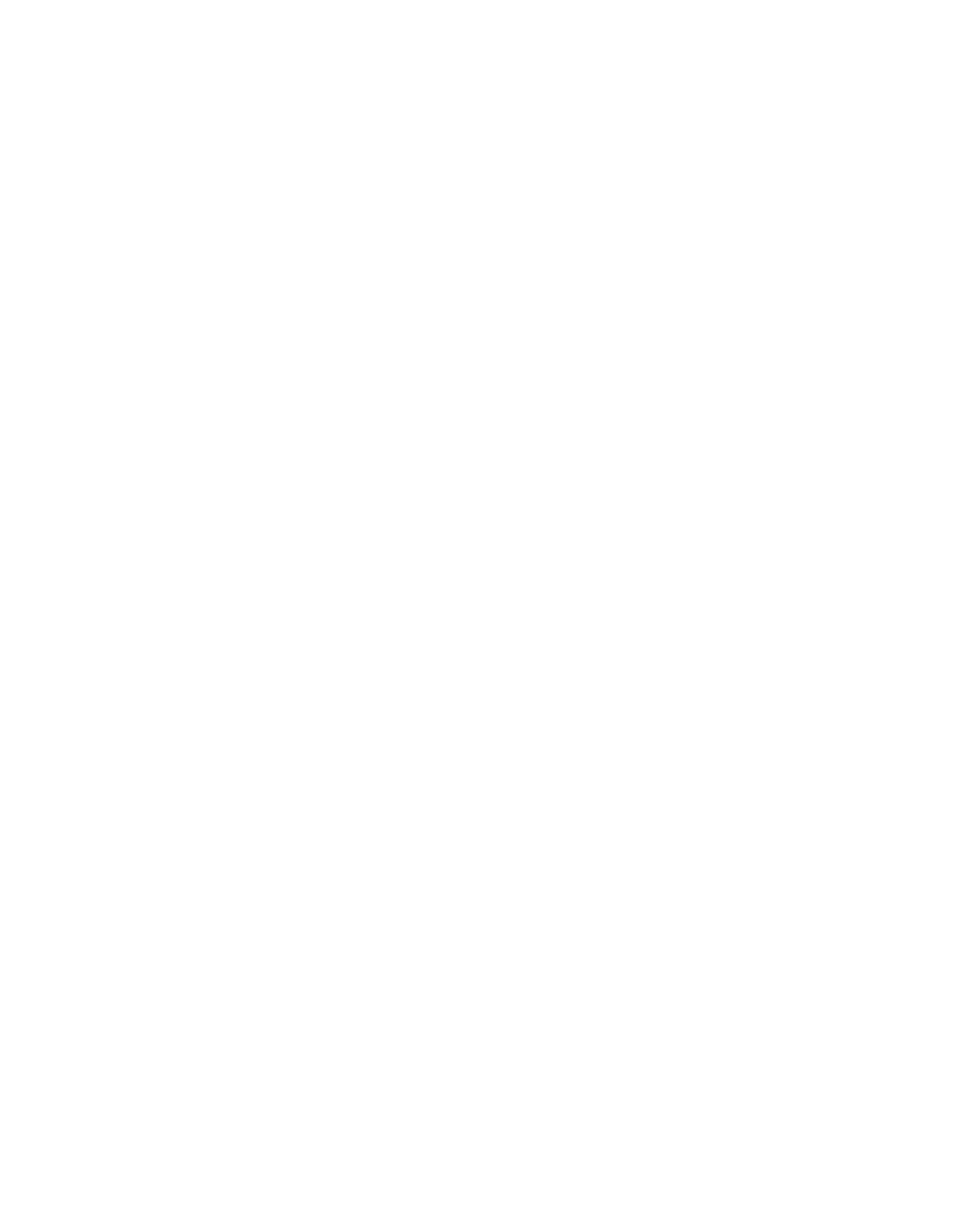## **I. INTRODUCTION**

1. The Government of the Philippines has requested the Asian Development Bank (ADB) to provide technical assistance (TA) to improve local government accountability and financial management reporting systems, with a view to ensuring high-quality, efficient, accessible, and nondiscriminatory delivery of public services. The TA is in line with ADB's country partnership strategy, 2011–2016 for the Philippines,<sup>1</sup> and is included in ADB's country operations business plan, 2015–2017 for the Philippines.<sup>2</sup> ADB conducted a fact-finding mission on 1–21 September 2015, which agreed with the government on the TA's objectives, scope, implementation arrangements, and financing plan. The design and monitoring framework is in Appendix  $1<sup>3</sup>$ 

#### **II. ISSUES**

2. **Inefficient performance accountability systems for local governments**. Local government units (LGUs) account for about 25% of total public expenditure (after debt amortization), the equivalent of about 4% of gross domestic product (GDP). Mindful of the need to measure LGUs' service delivery performance, and the impact of such services on constituents, the Department of the Interior and Local Government (DILG) designed the first local government performance measurement system (LGPMS) in 2003. The LGPMS introduced the concept and practice of performance management among LGUs, which included good governance parameters and indicators aimed at increasing the use of performance information in policy development, planning, budgeting, and operational management. While the LGPMS was groundbreaking when first implemented, and despite some improvements since 2003, the system fell short in some important areas and requires a significant upgrade. Flaws include the LGPMS's lack of analytical capacity to inform budget and planning decisions of local governments, and the absence of an adequate interface with the public, which limits LGUs' accountability to constituents.

3. Since 2010, LGU performance monitoring systems have been proliferating, which led to increasingly burdensome reporting demands on both DILG and the LGUs, and underlined the need for stronger interagency coordination. Recent initiatives include, on the demand side, the citizen's satisfaction index and, on the supply side, the seal of good local governance (SGLG). Although the initiatives have the potential to add substantial value to the evaluation of LGUs' performance and the quality and coverage of services they provide, they were launched in a piecemeal manner and do not yet reflect a coordinated government approach. Hence, capacity development is urgently needed to help consolidate the various initiatives into a coherent and strategic framework of local performance accountability in the Philippines.

4. Efforts in the reform and capacity development of local performance measurement systems must be guided, first, by the need to improve system performance. This requires streamlining the set of indicators currently used to measure LGU performance, and ensuring that the information collected across systems is collected in a coordinated manner, reducing reporting demands on LGUs. Information system upgrades must additionally facilitate the integration of DILG's supply-side monitoring systems (i.e., the LGPMS and the SGLG) and strengthen links to performance incentives (i.e., through the Performance Challenge Fund).<sup>4</sup> Second, the performance measurement systems need to respond to increasing demands and expectations from the public at large (e.g., citizens, businesses, civil society organizations) for

j 1 ADB. 2011. *Country Partnership Strategy: Philippines, 2011–2016*. Manila.

<sup>2</sup> ADB. 2014. *Country Operations Business Plan: Philippines, 2015–2017*. Manila.

<sup>3</sup> The TA first appeared in the business opportunities section of ADB's website on 9 October 2015.

<sup>4</sup> A competitive performance grant available to local governments that meet a set of good governance requirements.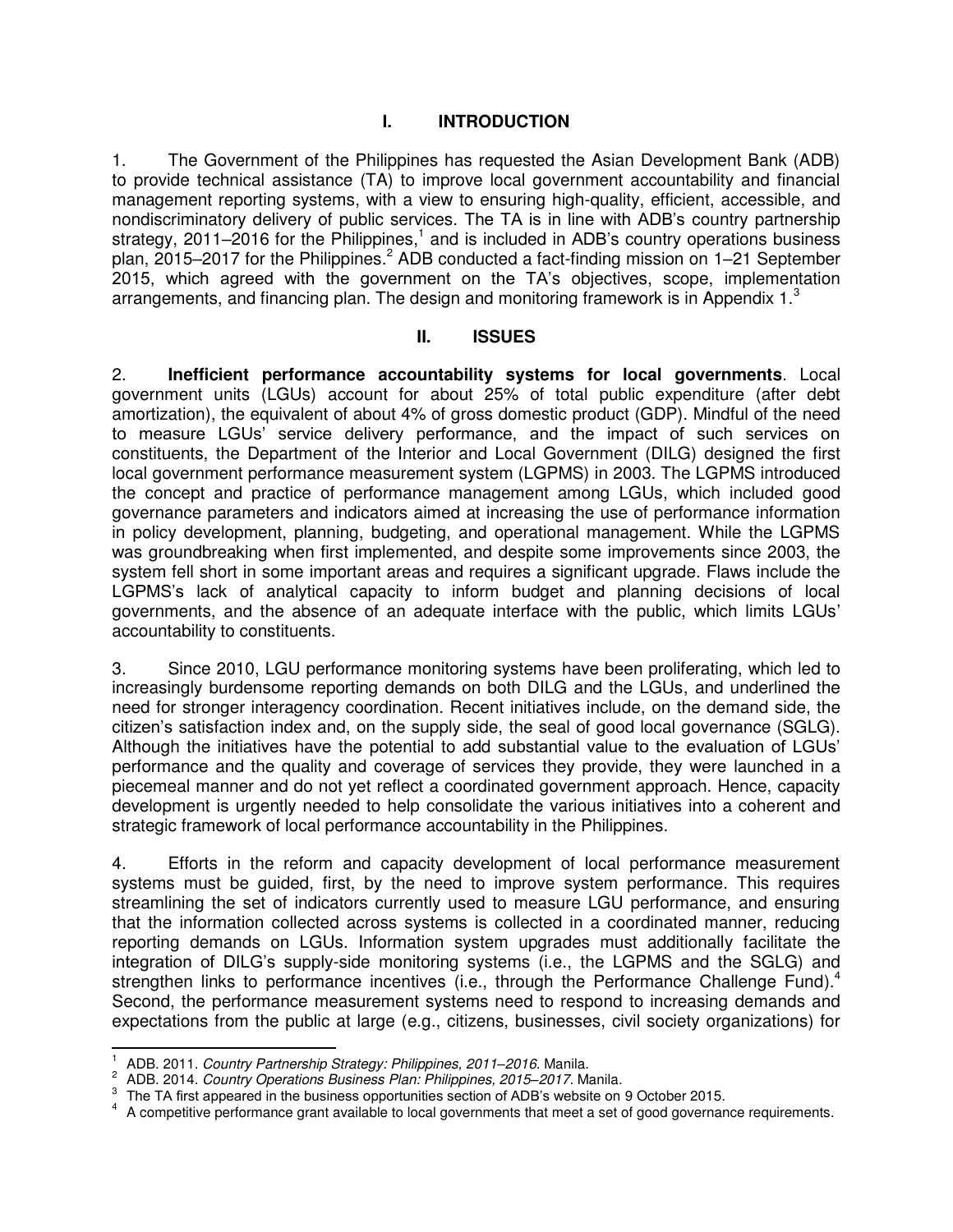transparent and accurate LGU information. Third, the systems require greater analytical and feedback capacity to allow informed decisions about setting planning and budgetary priorities, and thus improve service delivery in the presence of financial constraints.

5. **Fragmented and burdensome financial reporting requirements**. The current LGU financial reporting regime is plagued by duplication and, as is the case with performance measurement systems for LGUs, responsibilities for financial reporting are scattered across several oversight agencies—DILG, Department of Budget and Management (DBM), and Bureau of Local Government Finance (BLGF). The multiplication of reporting requirements has led to high compliance costs for LGUs, and high system transaction costs as a result of unclear roles and responsibilities of the different agencies. Further, while the oversight agencies have increasingly provided online access to LGU financial information (e.g., BLGF's statement of receipts and expenditures, DILG's full disclosure policy portal, and DBM's public financial management assessment tool), it is unclear whether the public is sufficiently aware of the available data. Importantly, anecdotal evidence suggests that local stakeholders and constituents generally have weak capacity to analyze public financial data, and the proliferation of data sources may exacerbate the risk of confusion among end users about the utilization of various LGU financial reports. In addition to the long-standing financial reporting systems, new online reporting platforms linked to flagship government programs have come into place. These include the open bottom-up budget projects, and financial reporting under the Performance Challenge Fund. Core financial reporting systems need to be integrated with initiatives focused on subproject monitoring, and eventually with the broader open government data system that has been established by the Office of the President.

6. **Outdated, inequitable regulatory framework for intergovernmental fiscal system**. Under the current local government finance and fiscal decentralization, the government has completed a comprehensive review of the fiscal provisions of the Local Government Code (LGC) of 1991. The review incorporates very substantive proposals for amendment of the LGC, which has not been comprehensively examined for 25 years. Areas for amendment include service delivery assignments to LGUs, tax and nontax revenue sources, fiscal transfers, borrowing powers, financial management systems, and new LGU formation. The proposals, in their basecase scenario, have the capacity to increase revenue collection by LGUs by close to ₱100 billion per year (including, for instance, the proposed valuation act). It is essential to improve the capacity of the national and local government agencies to process these proposals, design implementation plans, and assist in the drafting of code amendments. The assessment of the proposals must include the different committees at the Senate and House of Representatives, including congressional research departments. Policy dialogue should continue also to include all stakeholders that assisted in the preparation of the proposals, including the private sector, civil society and academia, as well as leagues of LGUs. The analysis of the design flaws of the LGC and the evaluation of the proposals for its amendment need to feed into the preparation of the next Philippine development plan.

7. **ADB value added and lessons learned**. The TA will sustain ADB support to local government finance reforms in the Philippines, currently articulated under the Local Government Finance and Fiscal Decentralization Reform Program (2012–2016).<sup>5</sup> The program has lent support to recent local government reforms concerned with performance-based management, public financial management systems, and the implementation of new sources of finance for LGUs, including the bottom-up budget initiative and the Performance Challenge Fund. Lessons

 5 ADB. 2014. *Report and Recommendation of the President to the Board of Directors: Proposed Programmatic Approach and Policy-Based Loan to the Republic of the Philippines for Subprogram 1 of the Local Government Finance and Fiscal Decentralization Reform Program.* Manila.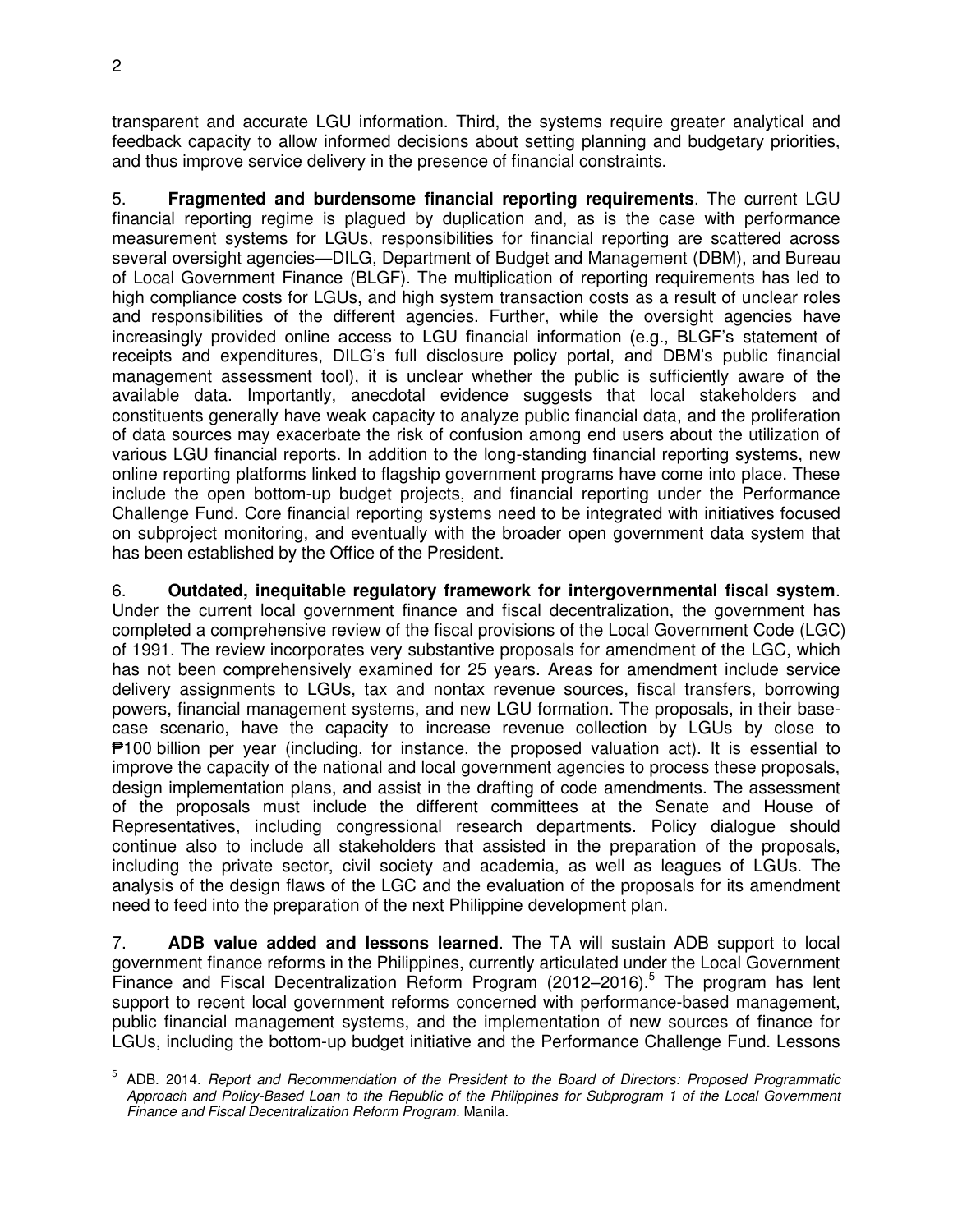from this support include, first, ensuring a good level of consultation and coordination among stakeholders in the formulation and implementation of reforms, using established forums, is needed. Second, anchoring reform proposals on the government's policy priorities increases the possibilities of success (e.g., Association of Southeast Asian Nations integration, public–private partnership program, comprehensive tax reform package). Third, ensuring reform initiatives are ready for discussion by the time the legislative priorities are being formulated is needed to improve their chances of finding legislative champions. Finally, deepening local accountability systems is essential in widening the constituency for local reforms.

# **III. THE CAPACITY DEVELOPMENT TECHNICAL ASSISTANCE**

## **A. Impact and Outcome**

8. The impact will align with the Philippine Development Plan 2011–2016 objectives of ensuring high-quality, effective, efficient, transparent, accountable, economically and physically accessible, and nondiscriminatory delivery of public services.<sup>6</sup> The outcome will be that the systems for local government accountability and financial management reporting are improved.

## **B. Methodology and Key Activities**

9. The TA will provide support to the development of capacities in policy reform, performance monitoring, and local governments' fiscal transparency. The TA will contribute to these objectives through the review and improvement of performance monitoring and financial reporting systems. It will provide training, and access to best practices, to the personnel and stakeholders that implement and benefit from improved performance audit systems. The TA will provide advisory support to national and local government agencies, Congress representatives, civil servants, business sector, and civil society organizations to foster the policy dialogue on local government reforms. Expected beneficiaries of the TA include (i) the public, through the provision of timely and accurate performance and financial information from their local governments; (ii) LGUs, through the provision of capacity development via system implementation and its associated training, and also through more efficient reporting mechanisms that reduce compliance costs; and (iii) national government agencies, through the provision of training, reporting system upgrades, and advisory assistance for the road map for reform of the system of intergovernmental fiscal relations.

10. **Output 1: LGU performance monitoring mechanisms improved**. To assist improvements to the performance audit systems of local governments, the TA will build on current analytical work being conducted under the Local Government Finance and Fiscal Decentralization Reform Program. The TA will help implement a redesigned LGPMS to (i) articulate the integration of the LGPMS with the SGLG, the citizens' satisfaction index, and the fiscal *iskor* (score); (ii) streamline and update the system indicators, with a view to reducing compliance costs by LGUs, improving performance measurement, and assisting local planning and budgeting; and (iii) give the public at large access to accurate and relevant information on the comparative performance of LGUs. Activities under this output will include (i) expansion and finalization of current analytical work on LGPMS redesign, with a view to its integration with all other relevant LGU performance measurement systems; (ii) development of a final concept note for redesign, including the detailed terms of reference for an information technology (IT) firm; (iii) software development and implementation; (iv) system testing; (v) regional and local rollout to selected locations; and (vi) training of relevant personnel of national and local government

 6 Government of the Philippines, National Economic and Development Authority. 2011. *Philippine Development Plan, 2011–2016.* Manila.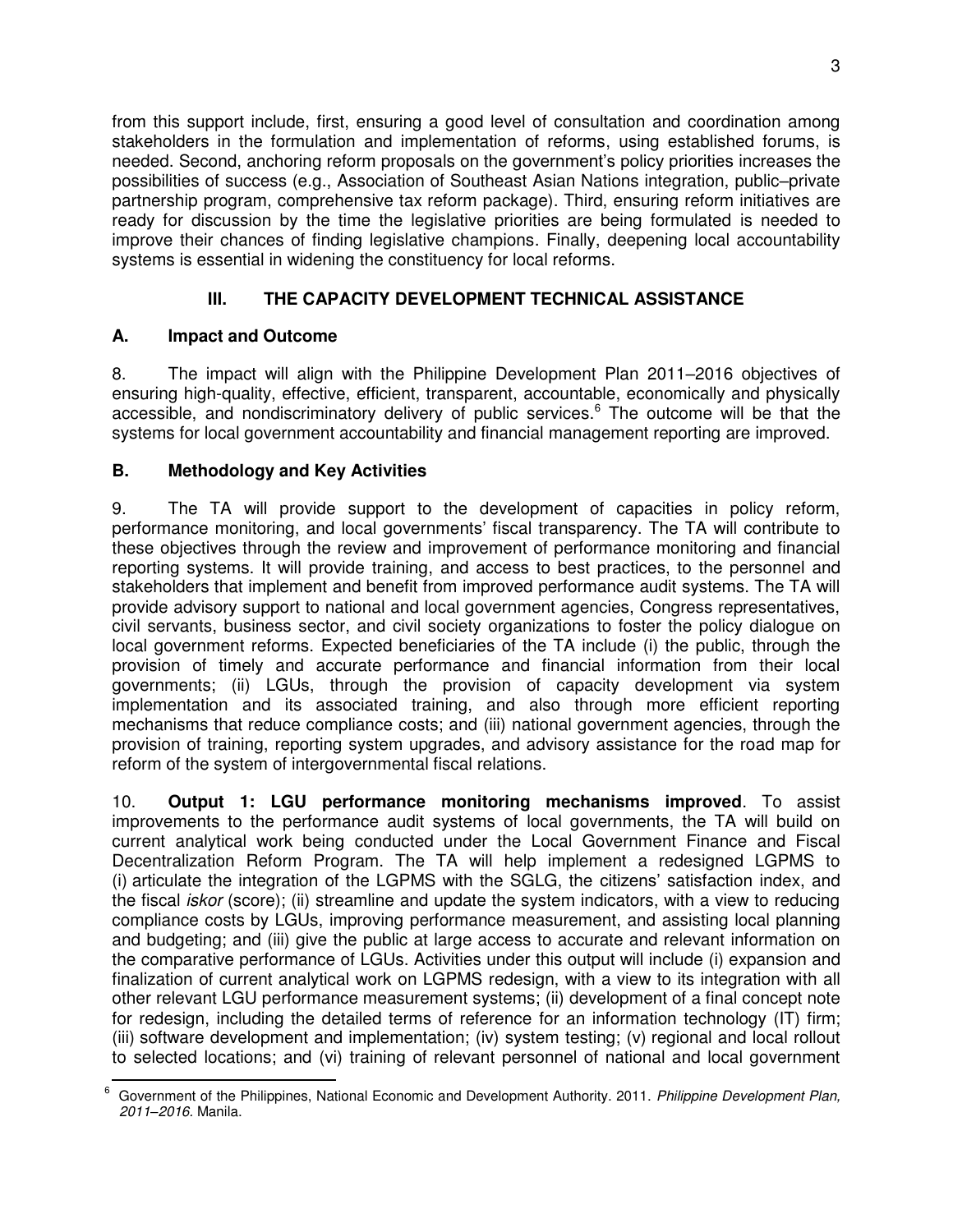agencies. Under the TA, outreach activities, structured around the development of a communications strategy, will additionally be conducted with civil society organizations and the citizenry at large to disseminate the objectives of the system, explain the functionalities of the applications designed, and encourage the use by constituents.

11. **Output 2: Financial management reporting systems' efficiency enhanced**. The TA will produce, under the guidance of the oversight national government agencies (DILG, DBM, and BLGF), a comprehensive assessment of the existing LGU financial reporting regime, leading to the development of a road map for systematically integrating the regime's various reporting mechanisms (e.g., statement of receipts and expenditures, full disclosure portal, project-related systems such as the open bottom-up budget, and the Performance Challenge Fund). The assessment and associated proposals will have the following long-term goals: (i) simplify financial reporting and reduce compliance costs for LGUs, (ii) harmonize and streamline the roles of the national government oversight agencies with regard to LGU financial reporting, and (iii) facilitate and improve public access to comprehensive and consistent LGU financial data. Activities under this output will include (i) the development of a concept paper and terms of reference for the assessment, to be widely discussed with government agencies and LGUs; (ii) sustained policy dialogue with all stakeholders through the concept development and drafting phases of the assessment; (iii) drafting of the assessment, including recommendations on financial reporting aspects and IT requirements for implementation; and (iv) dissemination of and consultations on the recommendations, leading to a full-fledged proposal for the consideration of the upcoming administration.

12. **Output 3: Proposals for amendment of the local government code drafted and disseminated.** Building upon the results of the consultative process led by the government for the review of the 1991 LGC, the TA will assist the public debate of the proposals for amendment of the code. Activities under this output will include (i) disseminating the results of the consultative process on the 1991 LGC to all stakeholders; (ii) drafting an engagement note for the new administration, describing the current status of local government reforms, outlining options and priorities for reforms, and assessing options for the sustainability of current project initiatives with great impact, such as the bottom-up budget or the Performance Challenge Fund; and (iii) drafting bills, for consideration by relevant government agencies and Congress representatives, that incorporate the proposals for amendment of the LGC.

13. **Challenges to sustainability of local governance reforms**. The election in 2016 represents a potential risk and also an opportunity for the advancement of local government reforms. The TA will aim to facilitate the work of the new Congress and administration with demand-driven analytical work and well-developed proposals that can inform the legislative agenda from the start. To that extent, a flexible approach in the provision of technical advice, guided by the demands of the new nation's representatives, will be necessary to cater to those demands swiftly and substantively. Assistance is also required in institutionalizing the relevant components of various recent reform initiatives—such as SGLG and bottom-up budget—that were created under departmental or executive order of the current administration and have already shown great impact on the system of intergovernmental fiscal relations. The leadership role of the Coordinating Committee on Decentralization will mitigate potential implementation risks since it includes all major stakeholders.

## **C. Cost and Financing**

14. The TA is estimated to cost \$600,000, of which \$500,000 will be financed on a grant basis by ADB's Technical Assistance Special Fund (TASF-other sources). The government will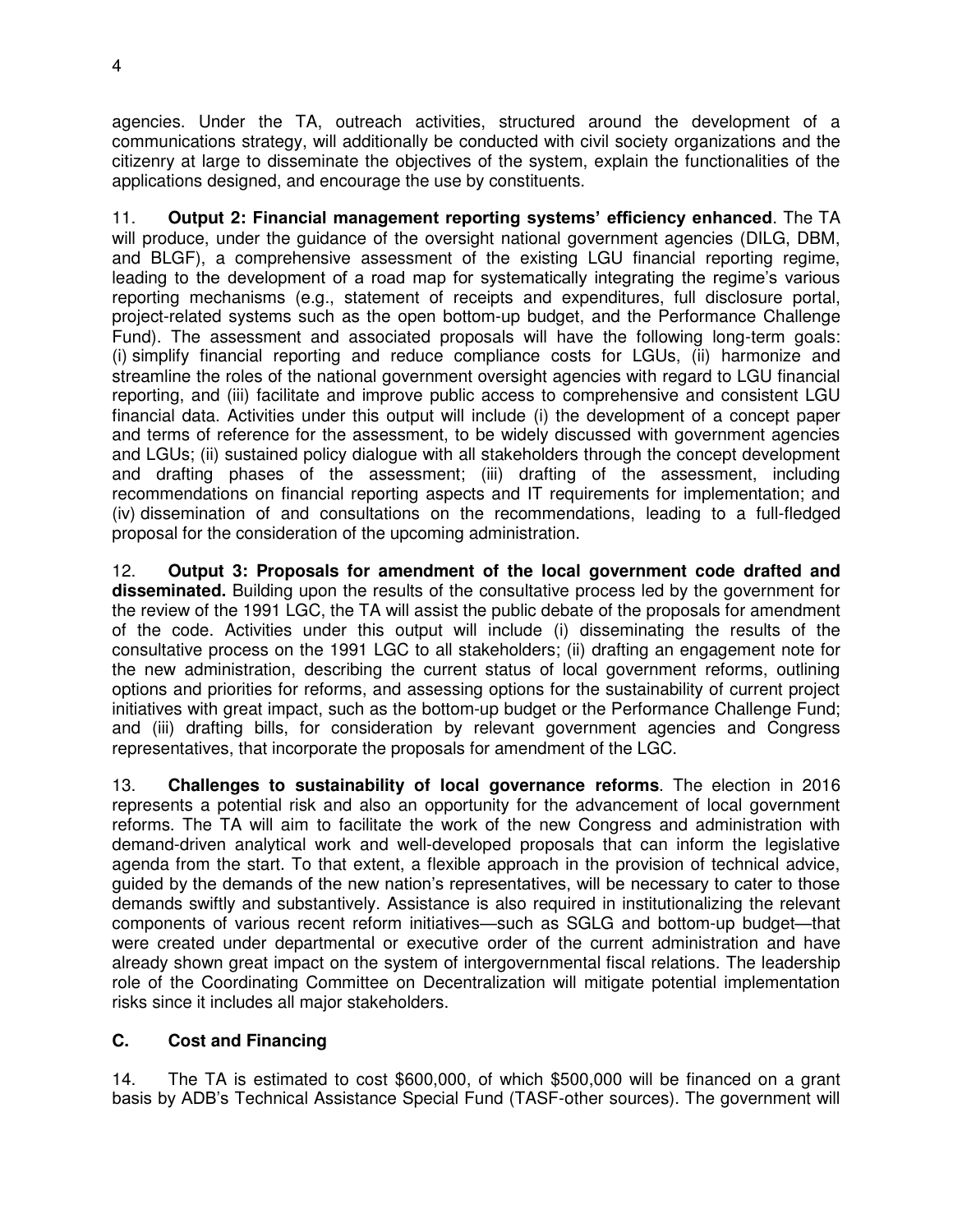provide counterpart support in the form of counterpart staff, office accommodation, office supplies, secretarial assistance, domestic transportation, and other in-kind contributions.

## **D. Implementation Arrangements**

15. DILG will be the executing agency for the TA. DBM and BLGF will be the implementing agencies. These three agencies share responsibilities in the implementation of performance audit and financial management reporting systems of LGUs, and also directly and regularly interact with Congress representatives. The TA will coordinate closely with the Coordinating Committee on Decentralization and the relevant technical support departments of the Senate and the House of Representatives. The implementation of all TA activities will be firmly anchored on close coordination with LGUs through their designated representatives from the Union of Local Authorities of the Philippines and individual LGU leagues, and with representatives from civil society and academia. Coordination with development partners will be conducted under the Philippines Development Forum's technical working group on decentralization.

16. The TA will provide a mix of individual and firm-based consulting inputs to deliver the activities outlined, amounting to 11 person-months of international and 53 person-months of national input. The consultants will be engaged by ADB in accordance with its Guidelines on the Use of Consultants (2013, as amended from time to time). A team leader will provide specialized technical input to all activities, coordinate the different consultants, and serve as counterpart to the different agencies. For output 1, a monitoring and evaluation expert will provide TA on the redesign of the LGPMS and its integration with other tools, thus guiding software and system development. An IT firm will be engaged, using fixed-budget selection, to develop the software packages for the LGPMS redesign (core system functionalities and additional modules). Maintenance of the system and all rollout activities will be supported by DILG. Lump-sum, output-based contracts will be used as a preferred option. Proceeds of the TA will be disbursed in line with ADB's *Technical Assistance Disbursement Handbook* (2010, as amended from time to time). Purchase of equipment will be done in accordance with ADB's Procurement Guidelines (2015, as amended from time to time). All equipment will be turned over to the executing agency upon completion of activities.

17. The drafting of a road map for the integration of the various financial reporting systems for LGUs under output 2 will be led by the team leader and a senior national local public financial management expert, who will produce a technical assessment of current systems and develop proposals for simplification and improvement. Finally, the team leader will steer the preparation of all activities under output 3, assisted by a pool of national and international decentralization experts that will provide on-demand support to the dissemination of the proposals for amendment of the code, the drafting of bills, and inputs to the drafting of an engagement note on local government reforms for the next administration. Dissemination activities will include presentations to Congress and stakeholders, and the publication of knowledge products.

## **IV. THE PRESIDENT'S DECISION**

18. The President, acting under the authority delegated by the Board, has approved the provision of technical assistance not exceeding the equivalent of \$500,000 on a grant basis to the Government of the Philippines for Support to Local Government Accountability Systems, and hereby reports this action to the Board.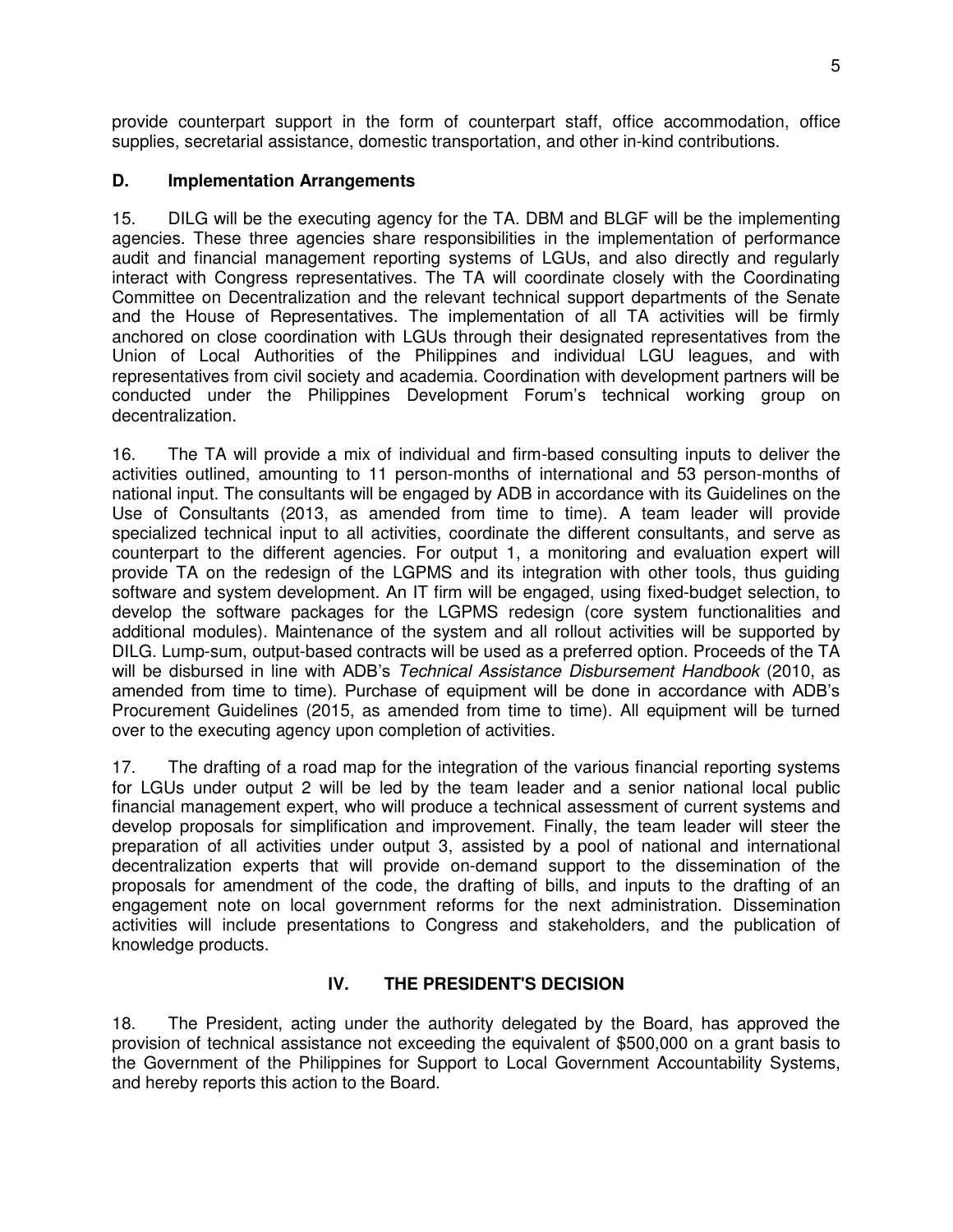## **DESIGN AND MONITORING FRAMEWORK**

## **Impact the Project is Aligned with**

The objectives of the Philippine Development Plan, 2011–2016 to ensure high-quality, effective, efficient, transparent, accountable, economically and physically accessible, and nondiscriminatory delivery of public services<sup>a</sup>

|                                                                                                     | <b>Performance Indicators with</b><br><b>Targets and Baselines</b>                                                                                  | <b>Data Sources and</b><br><b>Reporting Mechanisms</b>                                                           | <b>Risks</b>                                                                                                                   |
|-----------------------------------------------------------------------------------------------------|-----------------------------------------------------------------------------------------------------------------------------------------------------|------------------------------------------------------------------------------------------------------------------|--------------------------------------------------------------------------------------------------------------------------------|
| <b>Outcome</b>                                                                                      | By 2019:                                                                                                                                            |                                                                                                                  |                                                                                                                                |
| Systems for local<br>government<br>accountability and<br>financial management<br>reporting improved | a. At least 90% of all LGUs<br><b>LGPMS</b><br>covered under the redesigned<br>LGPMS (Baseline: not<br>applicable)                                  | a. DILG reports on the                                                                                           | Electoral cycle may<br>prevent the consideration<br>of reform proposals and<br>decision making from the<br>national government |
|                                                                                                     | b. Basic data and analytical<br>statistics of the redesigned<br>LGPMS made available to the<br>public at large<br>(Baseline: not applicable)        | b. LGPMS website                                                                                                 | agencies.<br>Long-standing political<br>economy issues between<br>legislative and<br>subnational executive                     |
|                                                                                                     | c. Proposal for the integration<br>of LGU financial management<br>reporting systems submitted<br>for consideration by the CCD<br>(2015 baseline: 0) | c. CCD minutes<br>prepared by DILG                                                                               | branches may limit the<br>opportunities for the<br>amendment of the LGC.                                                       |
| <b>Outputs</b>                                                                                      | By 2018:                                                                                                                                            |                                                                                                                  |                                                                                                                                |
| 1. LGU performance<br>monitoring<br>mechanisms improved                                             | 1a. Software packages for the<br>redesign of the LGPMS<br>produced (2015 baseline: 0)                                                               | 1a. IT firm reports,<br>TA review missions,<br><b>DILG</b> reports                                               | Proliferation of initiatives<br>in local government<br>monitoring raises costs of                                              |
|                                                                                                     | 1b. System tested at the<br>national level, and at least<br>three rollout workshops at the<br>regional level organized<br>(2015 baseline: 0)        | 1b. IT firm and DILG<br>reports                                                                                  | agency coordination and<br>LGU system compliance,<br>rendering information<br>provided ineffective                             |
| 2. Financial<br>management reporting<br>systems' efficiency<br>enhanced                             | 2a. Road map for the<br>integration of financial<br>management information<br>systems drafted<br>(2015 baseline: 0)                                 | 2a. Consultants' reports                                                                                         | Resistance of national<br>government agencies to<br>lead efforts in the<br>integration of reporting<br>systems that have       |
|                                                                                                     | 2b. At least two national<br>workshops organized with<br>national and local government<br>agencies and stakeholders to<br>disseminate the           | 2b. Bureau of Local<br><b>Government Finance</b><br>and Department of<br><b>Budget and</b><br>Management reports | become flagship projects                                                                                                       |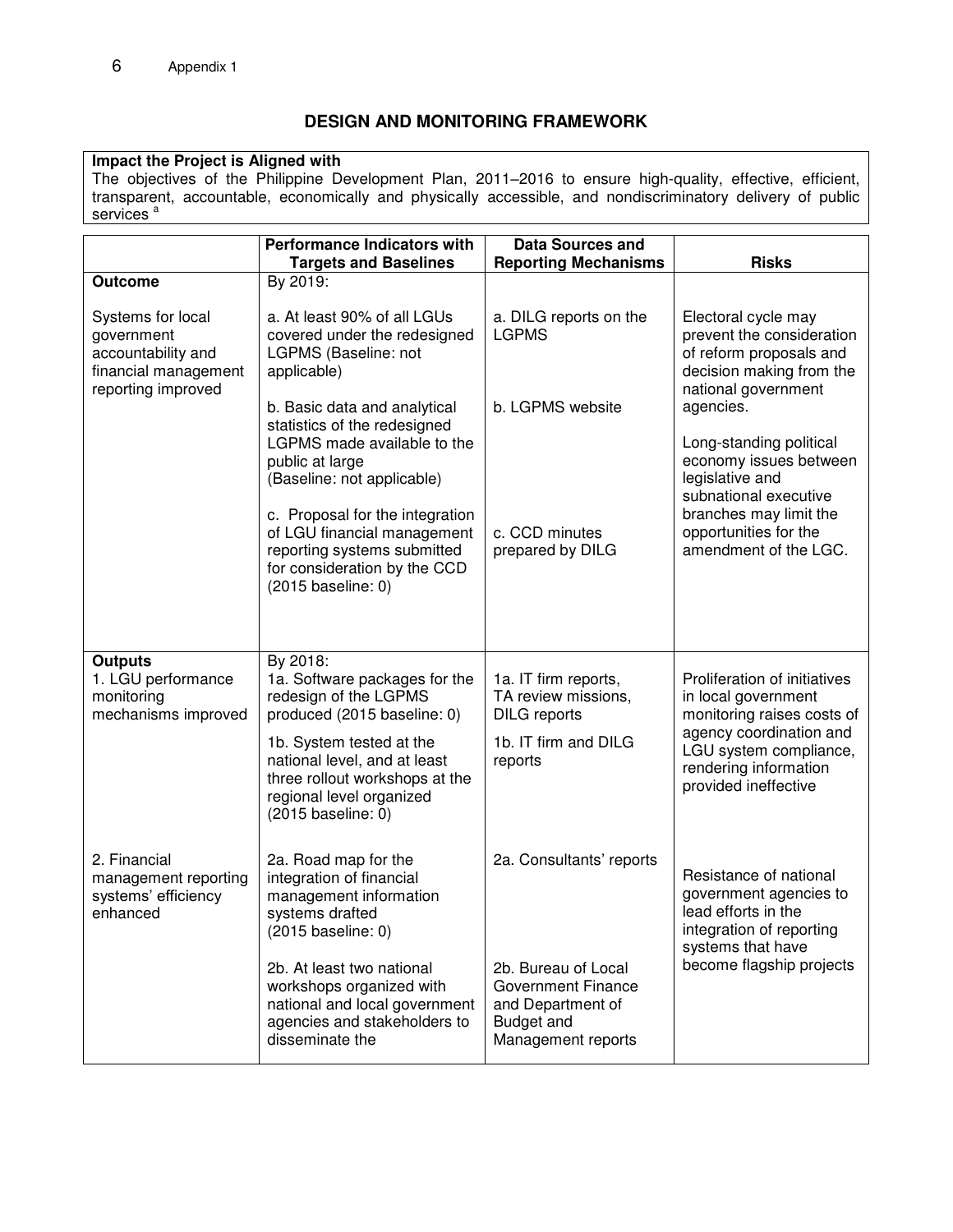| <b>Results Chain</b>                                                    | <b>Performance Indicators with</b><br><b>Targets and Baselines</b>                                                                                                                              | Data Sources and<br><b>Reporting Mechanisms</b>                     | <b>Risks</b>                                                                                                             |
|-------------------------------------------------------------------------|-------------------------------------------------------------------------------------------------------------------------------------------------------------------------------------------------|---------------------------------------------------------------------|--------------------------------------------------------------------------------------------------------------------------|
| 3. Proposals for<br>amendment of the<br>LGC drafted and<br>disseminated | recommendations and<br>strategy under the road map<br>$(2015)$ baseline: 0)<br>3a. Engagement note on local<br>government reforms for the<br>2016-2022 administration<br>prepared and submitted | 3a. Consultants' reports,<br>submission to DILG                     | Activities under the CCD<br>may be limited in light of<br>preparations for the<br>turnover to the next<br>administration |
|                                                                         | 3b. At least five draft bills<br>prepared and disseminated to<br>stakeholders on the priority<br>recommendations for<br>amendment of the LGC<br>$(2015 \text{ baseline: 0})$                    | 3b. Consultants' reports,<br>submission to CCD for<br>consideration |                                                                                                                          |

#### **Key Activities with Milestones**

#### **1. LGU performance monitoring mechanisms improved**

- 1.1 Expand and finalize current analytical work on LGPMS redesign, with a view to its integration with all other relevant LGU performance measurement systems (March 2016)
- 1.2 Approve final concept note for LGPMS redesign, including the detailed terms of reference for an IT firm (April 2016)
- 1.3 Develop software, including core LGPMS system capabilities and additional modules (October 2016)
- 1.4 Redesign system testing (December 2016)
- 1.5 Undertake regional and local rollout to selected locations, and train relevant personnel of national and local government agencies (March 2017)
- 1.6 Conduct outreach activities (e.g., workshops, demos) with civil society organizations and the citizenry at large (June 2017)

#### **2. Financial management reporting systems' efficiency enhanced**

- 2.1 Draft and discuss concept paper and terms of reference for assessment with government agencies and LGUs (March 2016)
- 2.2 Prepare and submit draft road map for the integration of financial management reporting systems for government comments (July 2016)
- 2.3 Conduct policy dialogue and consultations on the recommendations, leading to the finalization of a fullfledged proposal for consideration by the upcoming administration (September 2016)

#### **3. Proposals for amendment of the LGC drafted and disseminated**

- 3.1 Disseminate the results of the consultative process on the 1991 LGC to all relevant stakeholders (March 2016)
- 3.2 Draft engagement note on local government reforms for the new administration (May 2016)
- 3.3 Draft bills for the consideration of relevant government agencies and Congress representatives, incorporating the proposals of amendment of the LGC (June 2016).
- 3.4 Provide advisory and capacity development assistance to relevant agencies on the proposed amendments (June 2017).

#### **Inputs**

Asian Development Bank: \$500,000

Note: The government will provide counterpart support in the form of counterpart staff, office accommodation, office supplies, secretarial assistance, domestic transportation, and other in-kind contributions.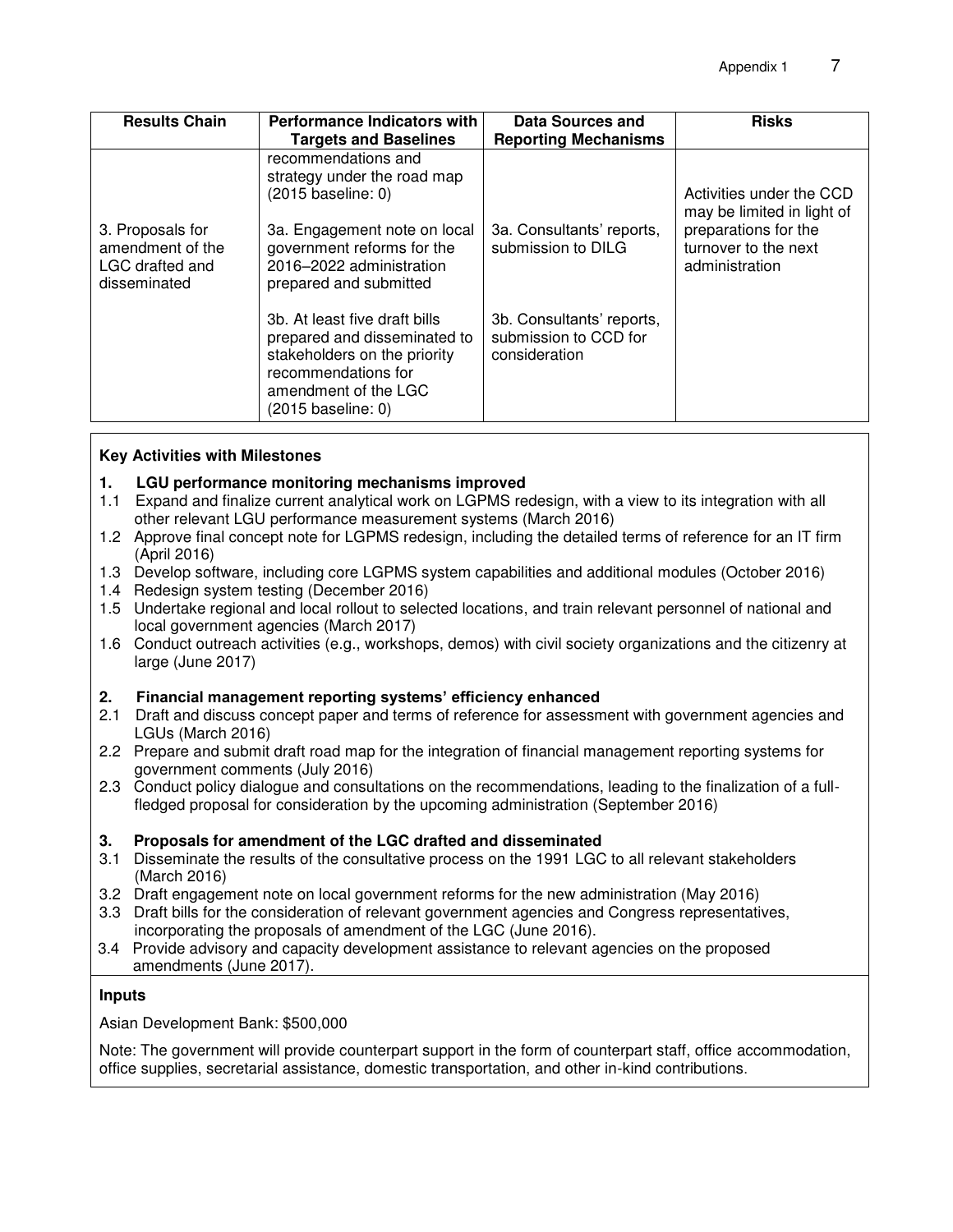## **Assumptions for Partner Financing**

Not applicable.

CCD = Coordination Committee on Decentralization, DILG = Department of the Interior and Local Government, IT = information technology, LGU = local government unit, LGPMS = local government performance measurement system, LGC = local government code, TA = technical assistance.

<sup>a</sup> Government of the Philippines, National Economic and Development Authority. 2011. Philippine Development Plan, *2011–2016.* Manila.

Source: Asian Development Bank.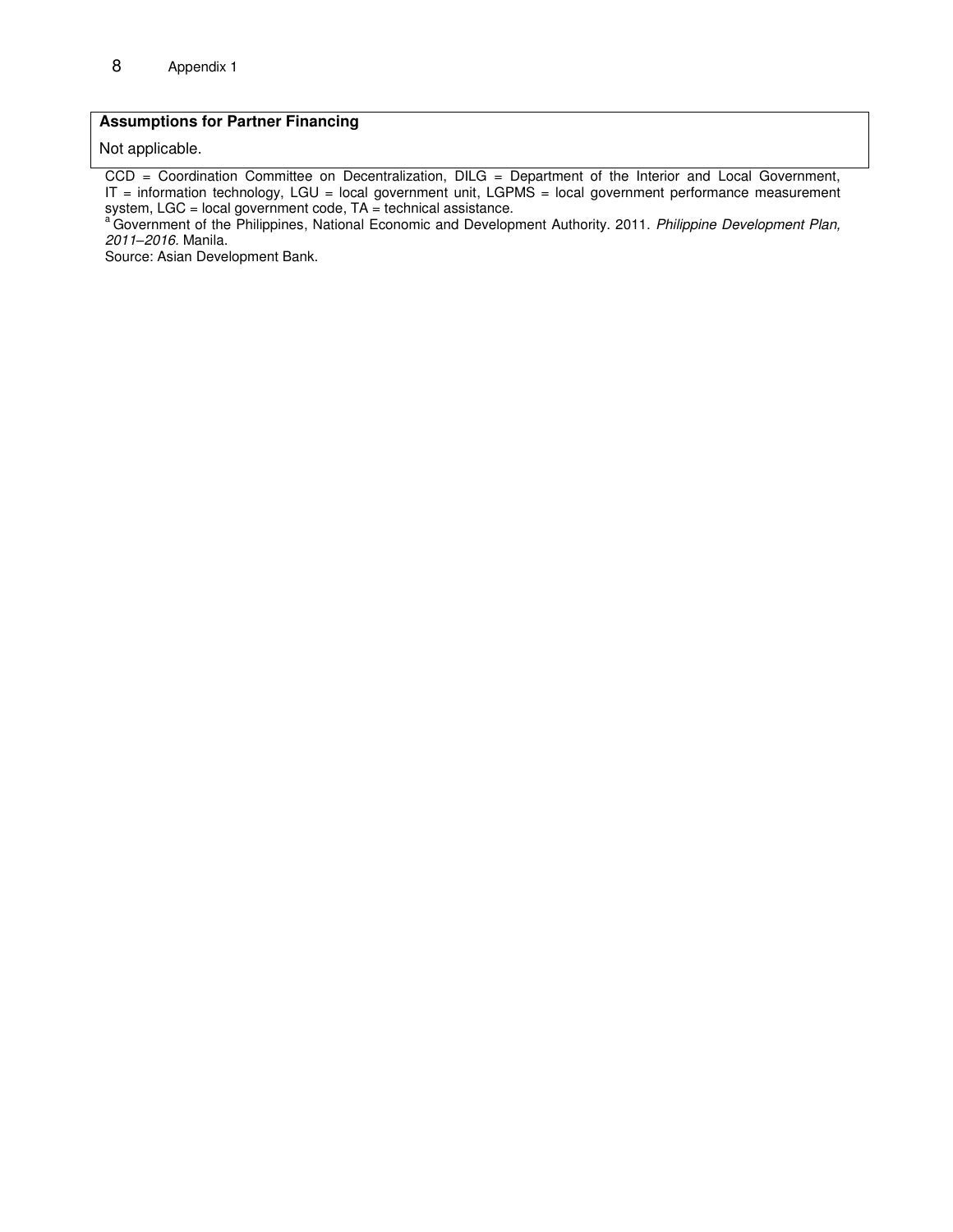#### **COST ESTIMATES AND FINANCING PLAN**

(\$'000)

| <b>Item</b>                                                       | Amount |  |  |  |
|-------------------------------------------------------------------|--------|--|--|--|
| Asian Development Bank <sup>a</sup>                               |        |  |  |  |
| Consultants                                                       |        |  |  |  |
| a. Remuneration and per diem                                      |        |  |  |  |
| International consultants                                         | 152.0  |  |  |  |
| ii. National consultants                                          | 212.0  |  |  |  |
| b. International and local travel                                 | 30.4   |  |  |  |
| c. Reports and communications                                     | 5.0    |  |  |  |
| 2. Equipment <sup>b</sup>                                         | 15.0   |  |  |  |
| Training, seminars, and conferences <sup>c</sup><br>3.            | 35.0   |  |  |  |
| Miscellaneous administration and support costs <sup>d</sup><br>4. | 10.6   |  |  |  |
| Contingencies<br>5.                                               | 40.0   |  |  |  |
| Total                                                             | 500.0  |  |  |  |

Note: The technical assistance is estimated to cost \$600,000, of which contributions from the Asian Development Bank are presented in the table above. The government will provide counterpart support in the form of counterpart staff, office accommodation, office supplies, secretarial assistance, domestic transportation, and other in-kind contributions. The value of government contribution is estimated to account for 16.7% of the total technical assistance  $\frac{cost}{a}$ 

Financed by the Asian Development Bank's Technical Assistance Special Fund (TASF-other sources).

b Equipment will include two new servers and two laptop computers.

 $\textdegree$  Training budgets will be incorporated into the consultants' allocations and defined in the detailed terms of reference. d Including publishing of reports and brochures and on-demand administrative assistance.

Source: Asian Development Bank estimates.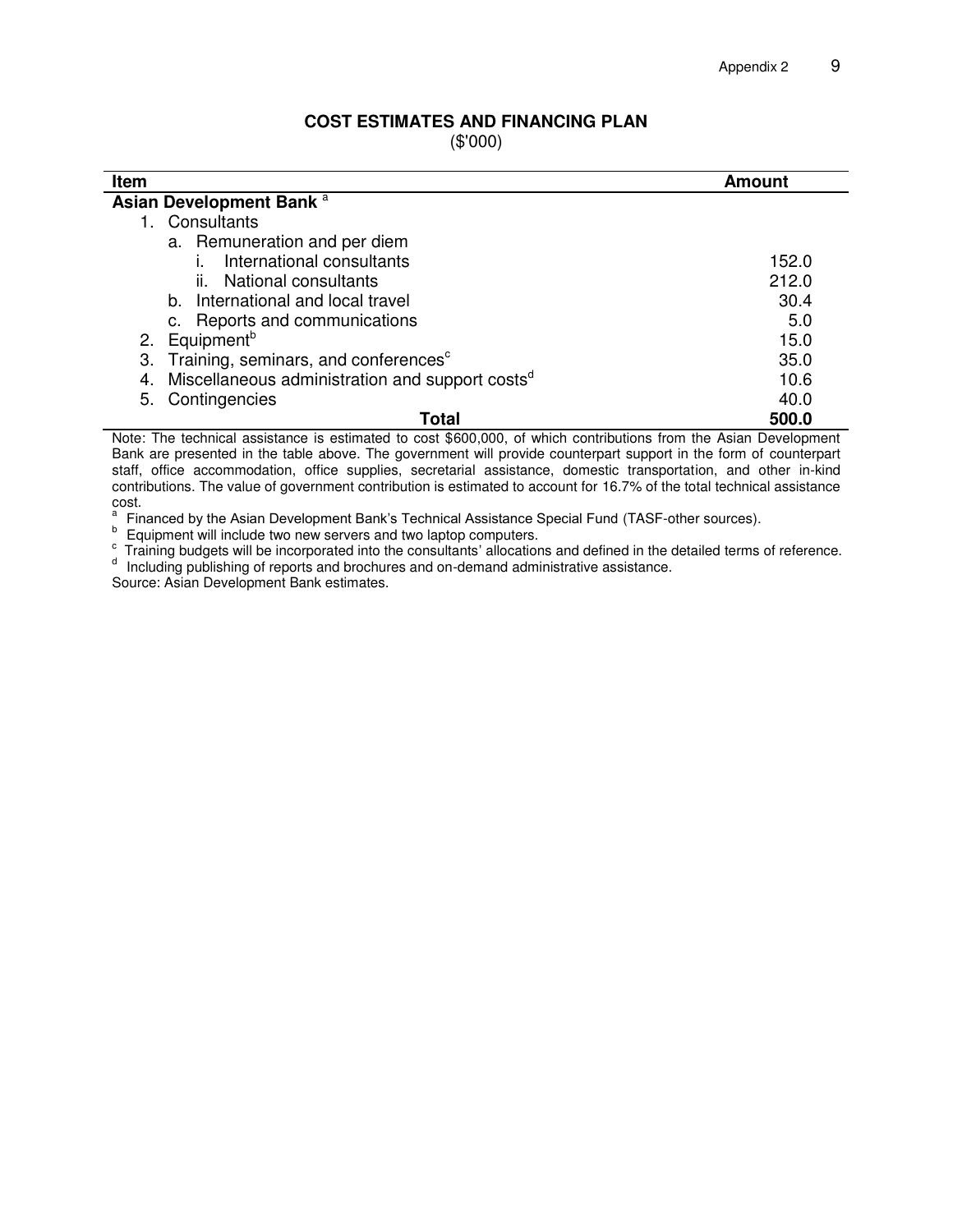## **OUTLINE TERMS OF REFERENCE FOR CONSULTANTS**

## **A. General Activities**

#### **1. Fiscal Decentralization Expert (Team Leader)** (international, individual, 7 person-months)

1. The expert will be responsible for coordinating all technical assistance (TA) activities and serving as counterpart to the national government authorities, as well as guiding the technical analysis and research on the topics identified as key for the review. More specifically, the expert will:

- (i) guide the preparation and draft, with the support of the public finance expert, a road map for the integration of the financial management reporting systems for local governments in the Philippines.
- (ii) guide, with the assistance of the monitoring and evaluation expert, the concept for the redesign of the local government performance measurement system (LGPMS).
- (iii) jointly with the individual information technology (IT) expert, prepare the terms of reference for the firm that will develop the software for the LGPMS (core system capabilities and additional modules).
- (iv) monitor the work of the IT firm, covering regular monthly reports and midterm implementation reports from the firm.
- (v) lead the drafting of an engagement note on local government reforms for the new administration.
- (vi) guide and consolidate the preparation of draft bills for the implementation of key amendments to the Local Government Code (LGC) 1991.
- (vii) facilitate the dissemination of results from the review of the LGC, through the organization of seminars, workshops, round tables, and policy dialogue events.
- (viii) assist the Asian Development Bank (ADB) program officer in leading the technical and policy dialogue with the representatives of the executive, the legislature, the private sector, civil society organizations, development partners, and other stakeholders as required.
- (ix) prepare, with the assistance of the fiscal decentralization experts, technical notes, presentations, and any other materials that may be required by the Coordinating Committee on Decentralization and its chair.

2. The expert is expected to have at least 8 years of experience in the analysis of intergovernmental fiscal relations in the Philippines, familiarity with stakeholders, excellent knowledge of the available research in the area of fiscal decentralization, and of recent reforms. The expert will hold a graduate degree in economics, public administration, public policy, or a relevant field. The expert will display good research and management capacity, as shown by exposure to national and local government policy review and formulation, and by managing similar TA projects. The expert will be familiar with the legislative and bureaucratic processes in the Philippines, and will hold a solid professional reputation with the relevant stakeholders. The expert will be hired for a period of 12 months, intermittent. The expert will report directly to the ADB program officer and to DILG's undersecretary for local government.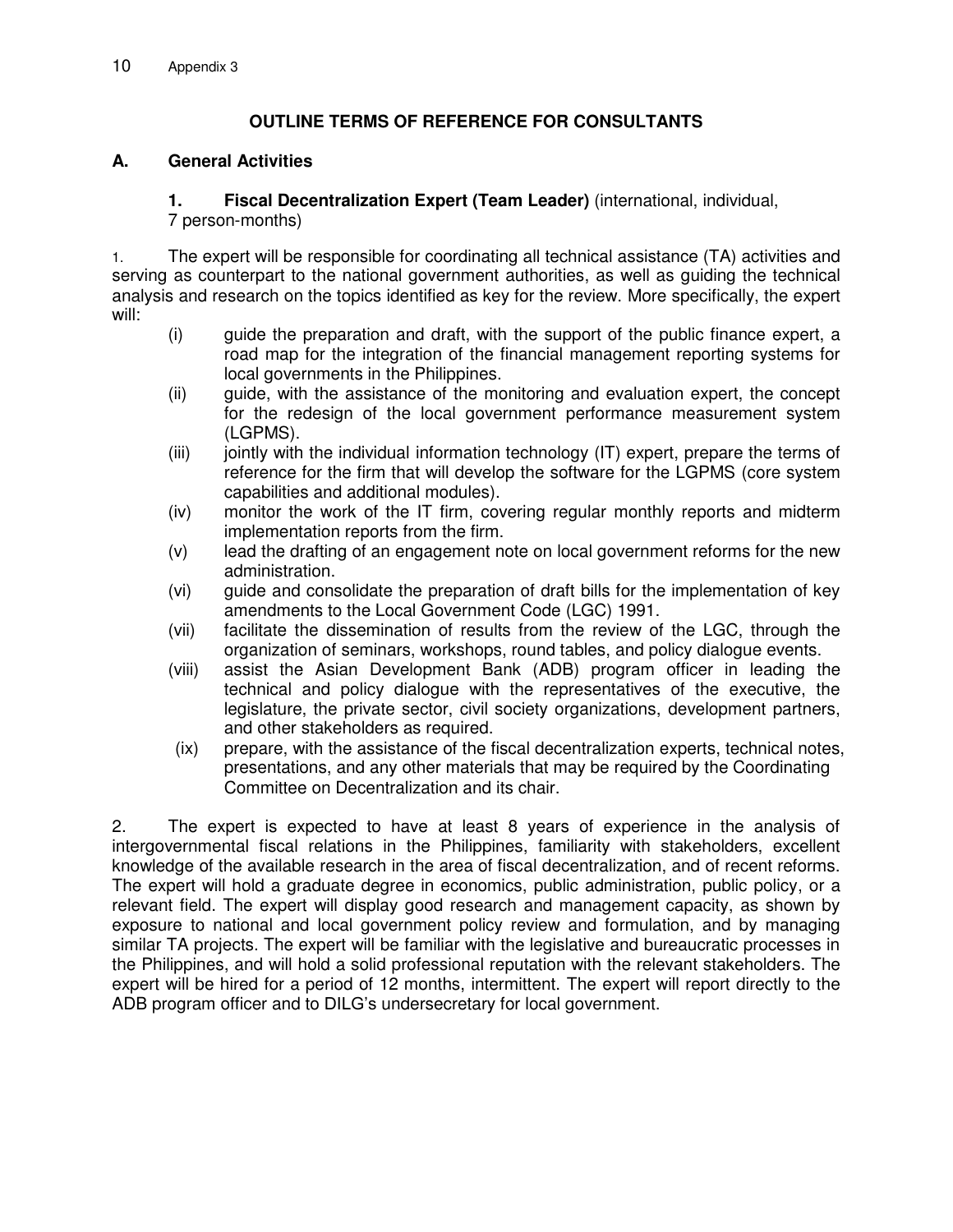## **B. Output 1: Local Government Unit Performance Audit Mechanisms Improved**

## **1. Monitoring and Evaluation Expert** (national, individual, 2 person-months)

3. Anchored on the assessment of pertinent international practices and a thorough evaluation of the Philippines' LGPMS, the expert will:

- (i) propose alternatives to the redesign of the LGPMS to ensure full alignment with the system of seal of good local governance, the citizen's satisfaction index, and the Bureau of Local Government Finance's fiscal *iskor* (score). This will include the expansion of current analytical work on the simplification of the LGPMS.
- (ii) anchored on ongoing analytical work, assist the drafting of terms of reference for the IT firm that will develop software systems (core capabilities and additional modules).
- (iii) facilitate and guide the work of the IT firm as needed, in particular as it relates to the desired new features and capabilities of the system—e.g., analytical tools, interface with constituents and public at large, feedback for local government units (LGUs) for planning and budgeting purposes, and knowledge sharing platform.
- (iv) assist policy dialogue on the topic with DILG and other government agencies and stakeholders, as needed (including the preparation of presentations on the topic and participation in policy forums).

4. The expert will hold a graduate degree in economics, public policy, or another discipline relevant to the assignment. The expert will have at least 7 years of substantive experience in the analysis of performance measurement systems for central and local governments, and be familiar with the LGPMS and the current state of local government reforms in the Philippines. The expert will display ample consultancy experience, in particular in dealing with government agencies at all levels and with a great variety of stakeholders. A successful record of assignments with the implementing agency will be valued.

#### **2. Information and Technology System Experts** (national, firm, 35 personmonths, through fixed-budget selection)

5. The firm should make available national experts with postgraduate degrees in IT, information systems, management, and other related fields, and at least 8 years of proven expertise in (i) e-governance information management systems, (ii) electronic (Web-based) platforms for management of public investment projects, and (iii) IT support to government agencies. The consultants will report to DILG and ADB.

- 6. The firm should provide the right mix of experts to carry out the following indicative tasks:
	- (i) review the performance of the LGPMS, including recommendations of annual IT audits, and provide cost-effective advice on enhancing its performance.
	- (ii) develop a suitable IT solution, including the redesign of the LGPMS' core capabilities and the development of new modules as required, following the directions of DILG.
	- (iii) support operationalization of new analytical modules, simplification of set of indicators, Web-based interface with public at large, and platform for knowledge sharing and local experiences.
	- (iv) provide recommendation on hardware needs at the national and local government levels for the efficient functioning of the system.
	- (v) lead system-testing at the national and regional levels.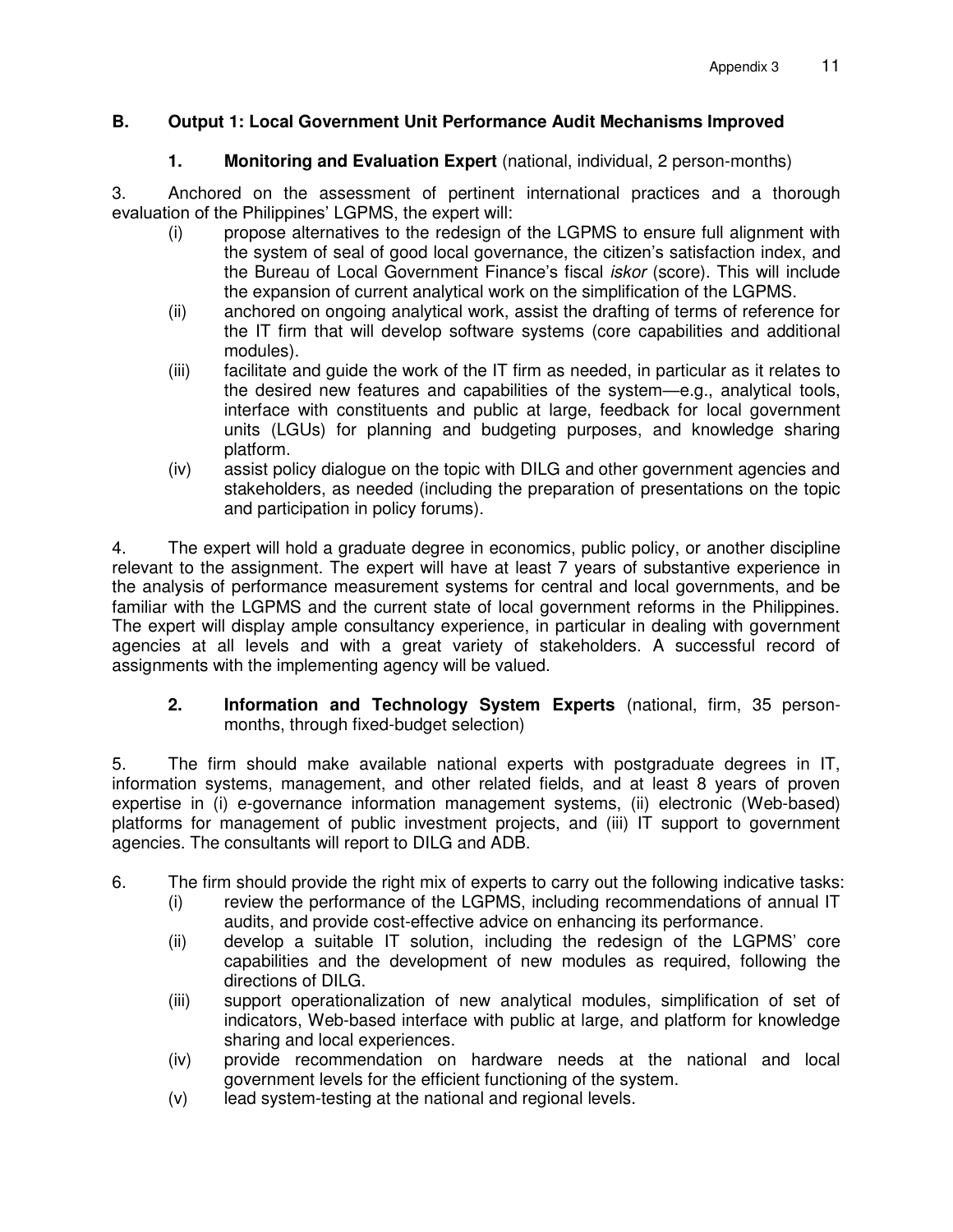- (vi) provide training to administrators and users at DILG and other implementing agencies.
- (vii) evaluate open system option for software development and make recommendations.
- (viii) evaluate and provide guidance on maintenance of hardware or its components as needed for subscriptions, licenses, certificates, and software; and on risk management (backup, redundancy, and disaster recovery).
- 7. DILG will finance all necessary hardware for system implementation.

## **C. Output 2: Financial Management Reporting Systems' Efficiency Enhanced**

## **1. Public Financial Management Expert** (national, individual, 4 person-months)

- 8. The expert will, under the guidance of the team leader:
	- (i) prepare a concept paper for the assessment of financial management reporting requirements of LGUs, identifying needs for simplification and opportunities for reducing compliance costs, ways to improve the measurement quality of key financial management dimensions, and how to boost access to data for the public at large.
	- (ii) facilitate, under the leadership of the team leader, the dissemination and discussion of the concept paper, obtaining reactions and inputs from all relevant stakeholders, incorporating proposals and suggestions.
	- (iii) in coordination with the individual IT expert, and under the guidance of the team leader, draft a road map for the systematic integration of financial management reporting systems of LGUs, including IT requirements.
	- (iv) sustain policy dialogue with stakeholders on the draft proposed road map, disseminating the recommendations.
	- (v) finalize the draft proposal and facilitate submission to the next administration.

9. The expert will hold a graduate degree in economics, finance and accounting, or another discipline relevant for the assignment. Professional certification such as chartered accountant, certified public accountant, or chartered financial analyst, will be an asset. The consultant will have at least 7 years of substantive experience in the analysis of public financial management systems for central and local governments in the Philippines, and be familiar with the public financial management assessment tool and other financial management reporting systems currently in place, including project-based initiatives. The expert will display ample consultancy experience, in particular in dealing with government agencies at all levels and with a great variety of stakeholders. A successful record of assignments with the implementing agency will be valued.

#### **2. Information and Technology System Expert** (national, individual, 2 personmonths)

- 10. The IT expert will, under the guidance of the team leader:
	- (I) assist in the preparation of a concept paper for the assessment of financial management reporting requirements of LGUs, identifying needs for simplification, opportunities for reducing compliance costs, ways to improve the measurement quality of key financial management dimensions, and how to boost access to data for the public at large.